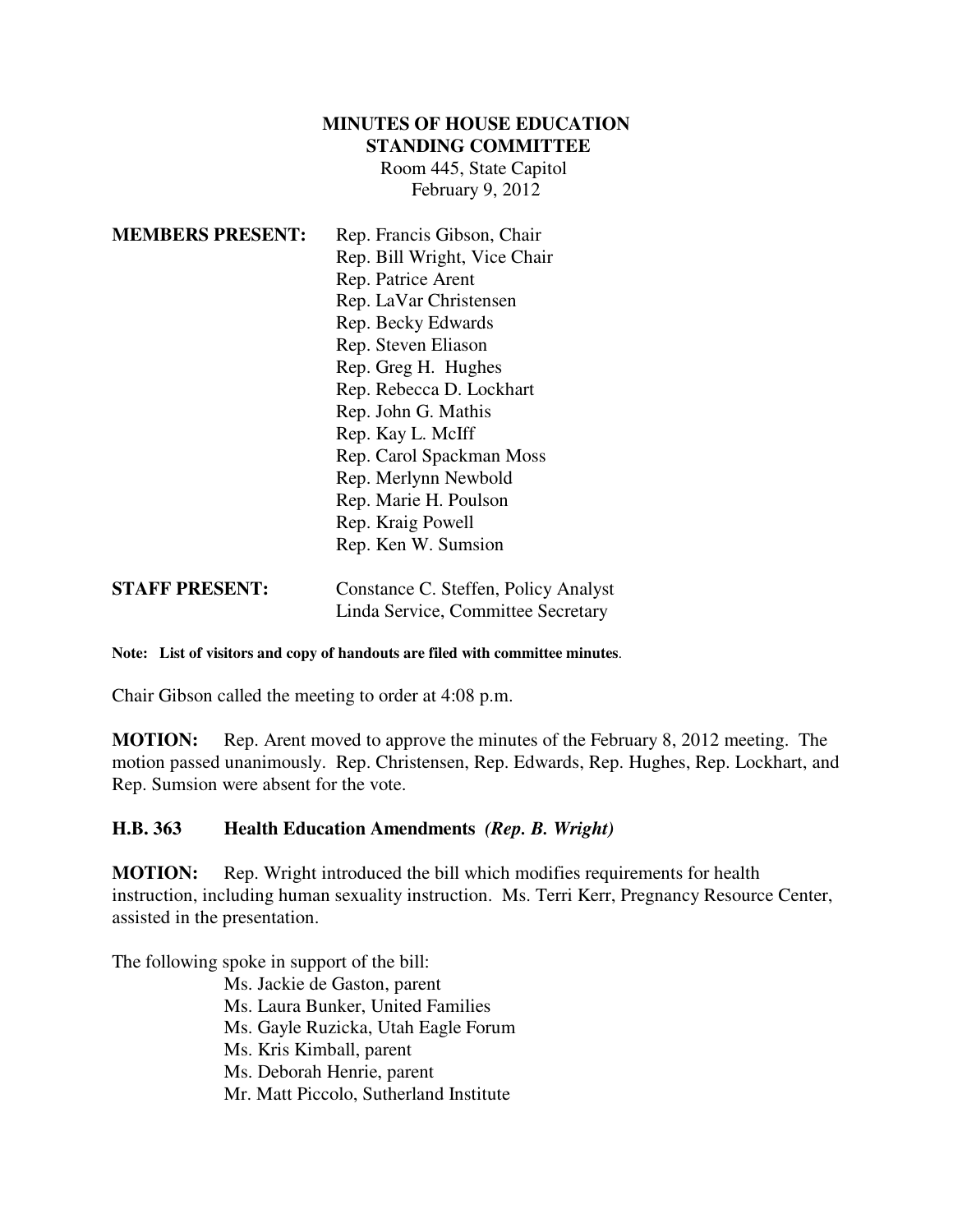House Education Standing Committee February 9, 2012 Page 2

The following spoke against the bill:

Ms. Marina Lowe, ACLU Ms. Heather Bennett, parent Mr. Cougar Hall, parent and health education teacher Ms. Liz Zentner, Utah PTA Ms. Mary Ann Kirk, Utah PTA Ms. Mackenzie McMillen, student Ms. Mary Jo McMillen, parent Mr. Logan Froerer, student Mr. Kory Holdaway, Utah Education Association Ms. Diane Robertson, parent Mr. David Huebner, parent Ms. Alana Kindness, Utah Coalition Against Sexual Assault Ms. Rochelle Kaplan, citizen

**MOTION:** Rep. Christensen moved to amend the bill as follows:

- *1. Page 3, Lines 61 through 62:*
	- 61 instructional programs shall be provided in accordance with this section and  **supporting** State Board of

62 Education rules adopted under this section **and consistent with this section** .

The motion passed with Rep. Arent, Rep. Moss, and Rep. Poulson voting in opposition.

**MOTION:** Rep. Wright moved to pass the bill out as amended with a favorable recommendation.

**SUBSTITUTE MOTION:** Rep. Powell moved to amend the bill as follows:

- *1. Page 3, Lines 69 through 74:*
	- 69 (c) Human sexuality instruction or instructional programs may not include instruction
	- 70 in **{ , the advocacy of, or the discussion of }** :
	- 71 (i) the intricacies of intercourse, sexual stimulation, or erotic behavior;
	- 72 (ii) **the advocacy of** homosexuality;
	- 73 (iii) **the advocacy or use of** contraceptive methods or devices; or
	- 74 (iv) **the advocacy of** sexual activity outside of marriage.

The motion passed with Rep. Christensen, Rep. Hughes, Rep. Lockhart, Rep. Mathis, Rep. Newbold, Rep. Sumsion and Rep. Wright voting in opposition.